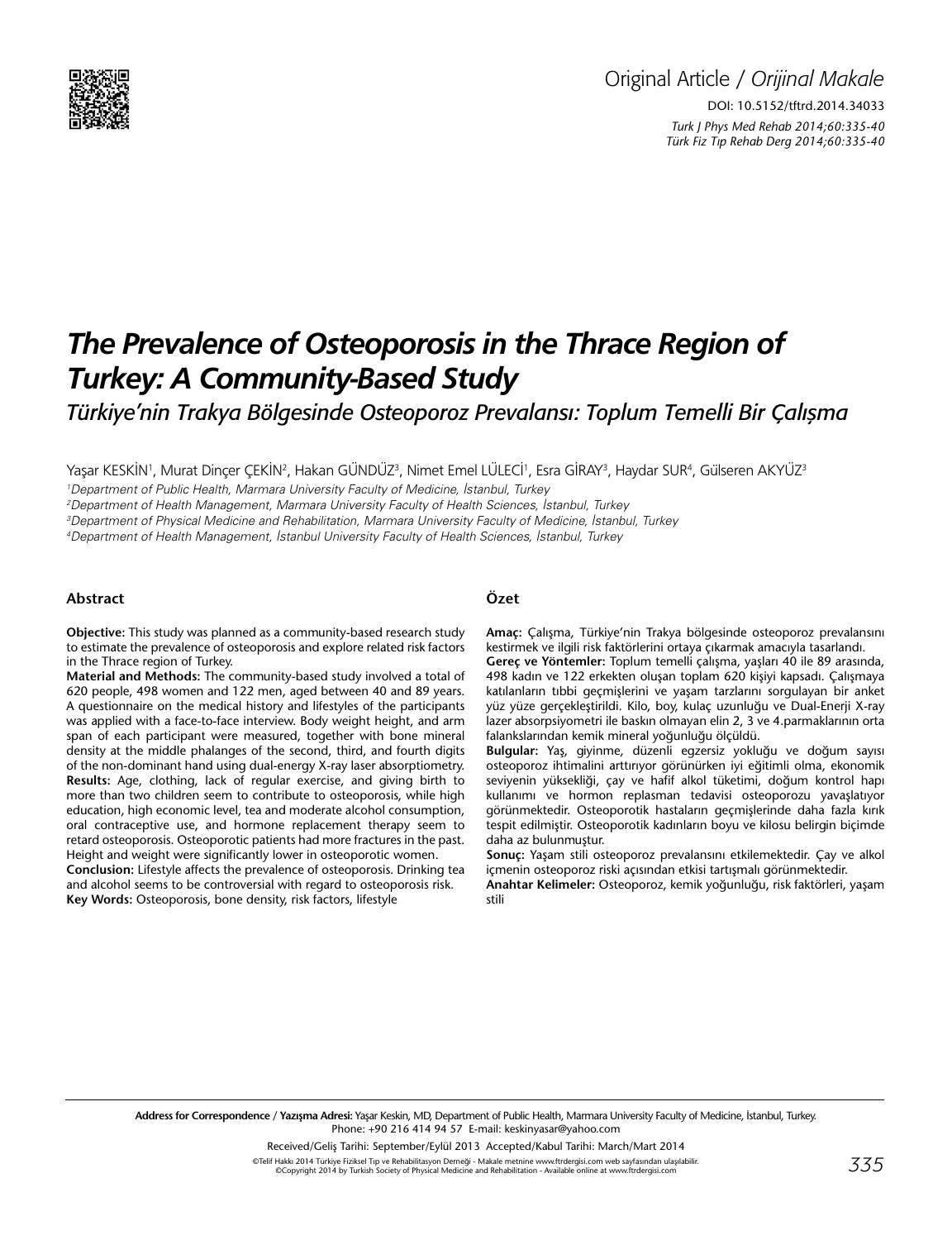# **Introduction**

Osteoporosis is a progressive systemic skeletal disease characterized by compromised bone strength, predisposing one to an increased risk of fracture (1). It is seen in both females and males at a ratio of 2 to 1. Clinical risk factors are increased age, female sex, low body mass index (BMI) (≤19), parental history, immobilization, smoking, alcohol and caffeine-containing beverage intake, and secondary causes of osteoporosis that involve rheumatoid arthritis, hypogonadism (e.g., menopause before age 45 years, bilateral oophorectomy, chemotherapy treatment for breast cancer), inflammatory bowel disease, diabetes mellitus, thyroid dysfunction, liver disease, and medications (e.g., prolonged corticoid use, anticonvulsants, etc). Levels of exercise in childhood and adolescence are related to bone mineral density (BMD) later in life (1-3). The prevalence of osteoporosis in the United States is about 10 million, with presumably an additional 34 million people with low bone mass who remain undiagnosed (2,4). Osteoporosis is known as a "silent thief," because it is usually asymptomatic until a fracture occurs. In Turkey, it has been estimated that more than 24,000 hip fractures occurred in women and men aged 50 years or more in 2010, 73% of which were in women. The majority of hip fractures in women occurred after the age of 75 years. Assuming no change in the age- and sex-specific incidence, the number of hip fractures is expected to increase to nearly 64,000 in 2035 (5).

Osteoporosis has physical, financial, and psychosocial effects on individuals and the community. It is necessary to diagnose the condition early to prevent fractures, and the current approach is based on the measurement of BMD. The gold standard BMD test, dual-energy X-ray absorptiometry (DXA), also has some disadvantages: false-negative results due to degenerative or hypertrophic changes, no differentiation between cortical and trabecular bone tissues, no standardization in different DXA machines, different reference values in each country, difficulty taking measurements in obese people, and its cost (6). Dual-energy X-ray laser absorptiometry (DXL) is an alternative that does not have these disadvantages; besides, it is portable. A new digital-type DXL, MetriScan, determines bone mineral density of the middle three digits. The Alara MetriScan phalangeal densitometer is reported to be more suitable and precise for postmenopausal women (7). There are a few hospital- and community-based surveys that have investigated the prevalence of osteoporosis in Turkey. The present study was planned as a

community-based research study to estimate the prevalence of osteoporosis and related risk factors in the Thrace region of Turkey using DXL.

## **Material and Methods**

The study area was the Thrace region outside of İstanbul and covered Edirne, Kırklareli, Tekirdağ, and the Thrace part of Çanakkale. More than 600,000 people over 40 years old live in the region. Because the literature indicates the prevalence of osteoporosis as 2%-45% among postmenopausal women and 0%-36% among men, depending on the assessed site (8), our sample needed to reach 340 women and 175 men for a 95% confidence interval (Table 1).

For each city, three primary healthcare centers-one from the city center, one from the counties, and one from the villages-were randomly selected from a list of names. People were invited to the center to participate in the survey and were included if they gave informed consent. The study continued until the sample size for each city was achieved.

A questionnaire, prepared by the researchers and consisting of 51 questions on the medical history and lifestyle of the participants, was applied with a face-to-face interview. The interview queried age; education and economic status; daily consumption of tea, coffee, cola, cigarettes, and alcohol; and clothing. According to home and automobile ownership, economic status was ranked as high, middle, or low-i.e., both, only automobile, or none. If the answer was "sometimes" in the questions related to smoking and alcohol intake, the answer was considered "yes." The women were asked about their gynecological history. The individuals were also asked if they had diabetes mellitus, fragility fractures, or a family history of fracture. Regular exercises and physical activities of individuals between age intervals (15- 25, 26-50, and above 50) at home and at work were queried by asking them to determine their own maximum possible activity levels. Activities relating to each age interval were given scores of mild, moderate, heavy, and very heavy, and the total physical activity score was obtained by adding them up.

Height, weight, and arm span of the individuals were measured, and BMI was calculated by dividing the weight by height squared ( $\text{kg/m}^2$ ). Then, BMD was measured at the middle phalanges of the second, third, and fourth digits of the non-dominant hand by a MetriScan device (Alara Inc, USA). The MetriScan uses radiographic absorptiometry (RA) to take high-resolution

| Table 1. Total population and sample |         |                          |              |       |      |        |     |              |
|--------------------------------------|---------|--------------------------|--------------|-------|------|--------|-----|--------------|
| <b>Cities</b>                        |         | People over 40 years old |              | $\%$  |      | Sample |     |              |
|                                      | Women   | Men                      | <b>Total</b> | Women | Men  | Women  | Men | <b>Total</b> |
| Edirne                               | 63,796  | 72,187                   | 135,983      | 22    | 23   | 75     | 40  | 115          |
| Kırklareli                           | 52,548  | 57,900                   | 110,448      | 18    | 18   | 61     | 32  | 93           |
| Tekirdağ                             | 87,601  | 96,210                   | 183,811      | 31.5  | 30.5 | 107    | 53  | 160          |
| Canakkale                            | 81,369  | 88,723                   | 170.092      | 28.5  | 28.5 | 97     | 50  | 147          |
| Total                                | 285,314 | 315,020                  | 600,334      | 100   | 100  | 340    | 175 | 515          |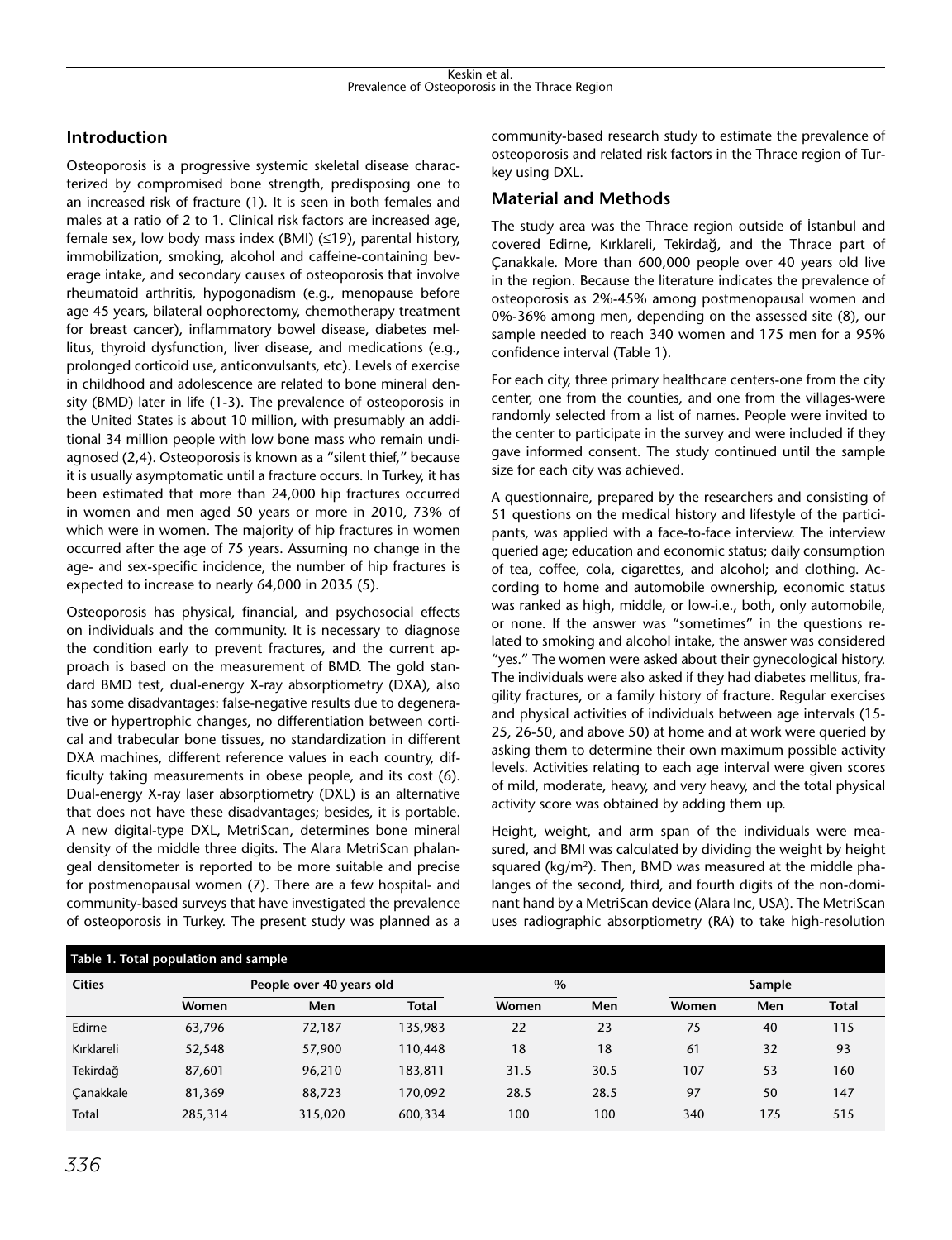images and estimates relative bone density of the three phalanges, comparing the intensity with a reference wedge embedded under the hand plate. In accordance with the World Health Organization's classification, those with T score values lower than -2.5 were accepted as having osteoporosis (9).

#### **Statistical analysis**

Percentage, Mann-Whitney U test, chi-square test, and logistic regression analysis were used to analyze the data of the study.

## **Results**

Women were more interested in measuring their BMDs, and the study involved 498 women and 122 men (146% higher and 70% lower, respectively, than the projected sample size) (Table 1). Of 620 people aged between 40 and 89 years (mean 54.83±10.33), 19.2% had never heard the term 'osteoporosis,' and 74% could not describe it. Of those who knew osteoporosis, one-third had heard of it from a physician, one-third heard of it from a friend, and one-third heard of it from the media. Also, 23.2% had a history of previous BMD measurements, and 13.5% had diabetes mellitus. Height and weight were significantly lower in osteoporotic women (p=0.000, p=0.002) (Table 2).

We found that the prevalence of osteoporosis in those over 40 years old was 15.1% among women and 10.7% among men, and it reached 25.7% in those over 55 years (p=0.000). People who had higher education and economic level had a lower percentage of osteoporosis (p=0.000, p=0.010). BMI did not show a significant difference between normal and osteoporotic people (Table 3).

The majority of the participants reported that they were neither cigarette smokers nor alcohol drinkers. However, more than half consumed more than 4 cups of tea per day. A minority of them consumed caffeinated drinks, like coffee or cola. People who consumed more tea and alcohol had a lower percentage of osteoporosis (p=0.014, p=0.038), and those who covered more parts of their body outside seemed to be more prone to osteoporosis (p=0.000) (Table 4).

One-third of the participants exercised regularly. Stratification analysis revealed a significantly higher percentage of osteoporosis among individuals who were not doing regular exercise (p=0.015) and had lower total activity scores (p=0.029, p=0.001) (Table 5).

Concerning gynecological history, there was no significant difference between normal and osteoporotic people with regard to age at menarche. Surprisingly, women who had menopause before 45 years had a significantly lower percentage of osteoporosis (p=0.025). Women who had 3 or more children had a higher percentage of osteoporosis than those who had 1 or 2 children (p=0.001). Oral contraceptive use was reported by 27%, and hormone replacement therapy (HRT) was reported by 21%. Women who had used oral contraceptives or had HRT were more likely to be protected from osteoporosis (p=0.019, p=0.003) (Table 6). Logistic regression analysis of the gynecological history of women revealed that nulliparous women were 1.2 times more likely to develop osteoporosis versus 2.15 times

| Table 2. Anthropometric data of women in the study |                              |                                         |                            |  |  |  |  |
|----------------------------------------------------|------------------------------|-----------------------------------------|----------------------------|--|--|--|--|
| <b>Variables</b>                                   | <b>Normal</b><br>$x \pm s^*$ | Osteoporotic Statistical<br>$x \pm s^*$ | analysis                   |  |  |  |  |
| Height (cm)                                        | 159.12±6.07                  | $153.82{\pm}7.01$                       | $z = -6.096$<br>$p=0.000*$ |  |  |  |  |
| Weight (kg)                                        | 71.56±12.12                  | 66.88±12.80                             | $z = -3.594$<br>$p=0.002*$ |  |  |  |  |
| Arm span-height<br>difference (cm)                 | $3.40 \pm 3.52$              | $4.31 \pm 4.27$                         | $z = -1.423$<br>$p=0.155$  |  |  |  |  |

\*Arithmetic mean±standard deviation

\*p<0.05 Mann-Whitney U test

| Table 3. Characteristics of participants |               |      |    |              |                           |  |  |
|------------------------------------------|---------------|------|----|--------------|---------------------------|--|--|
|                                          | <b>Normal</b> |      |    | Osteoporotic | <b>Statistical</b>        |  |  |
| <b>Variables</b>                         | n             | $\%$ | n  | $\%$         | analysis                  |  |  |
| Age                                      |               |      |    |              |                           |  |  |
| $\leq$ 55                                | 327           | 95.1 | 17 | 4.9          | $X^2 = 54.309$            |  |  |
| >55                                      | 205           | 74.3 | 71 | 25.7         | $p=0.000*$                |  |  |
| Sex                                      |               |      |    |              |                           |  |  |
| Female                                   | 423           | 84.9 | 75 | 15.1         | $X^2 = 1.561$             |  |  |
| Male                                     | 109           | 89.3 | 13 | 10.7         | $p=0.212$                 |  |  |
| <b>Education status</b>                  |               |      |    |              |                           |  |  |
| <5 years                                 | 310           | 81.8 | 69 | 18.2         | $X^2 = 12.888$            |  |  |
| >5 years                                 | 222           | 92.1 | 19 | 7.9          | $p=0.000*$                |  |  |
| <b>Economic status</b>                   |               |      |    |              |                           |  |  |
| Low                                      | 31            | 77.5 | 9  | 22.5         |                           |  |  |
| Middle                                   | 245           | 90.4 | 26 | 9.6          | $X^2 = 9.194$<br>p=0.010* |  |  |
| High                                     | 256           | 82.8 | 53 | 17.2         |                           |  |  |
| <b>BMI</b>                               |               |      |    |              |                           |  |  |
| $<$ 25                                   | 166           | 84.7 | 30 | 15.3         |                           |  |  |
| $25 - 30$                                | 205           | 86.9 | 31 | 13.1         | $X^2 = 0.420$             |  |  |
| >30                                      | 161           | 85.6 | 27 | 14.4         | $p=0.810$                 |  |  |
| Total                                    | 532           | 85.8 | 88 | 14.2         |                           |  |  |

BMI: body mass index; \*p<0.05

for women who did not use oral contraceptives and 3.61 times for women who did not receive HRT (Table 7).

As we expected, participants who were diagnosed with osteoporosis had more fractures in the past than others (p=0.025). Unexpectedly, individuals who had reported fracture in the family were not more likely to have osteoporosis or low trauma fractures as compared with individuals with a negative family history (Table 8).

## **Discussion**

A 2007 survey using the Alara MetriScan phalangeal densitometer reported that 1/3 of postmenopausal women in Turkey had osteoporosis (10). A 2009 survey that used DXA for femoral neck BMD measurements found an osteoporosis prevalence of 12.9% among women and 7.5% among men above 50 years old. At the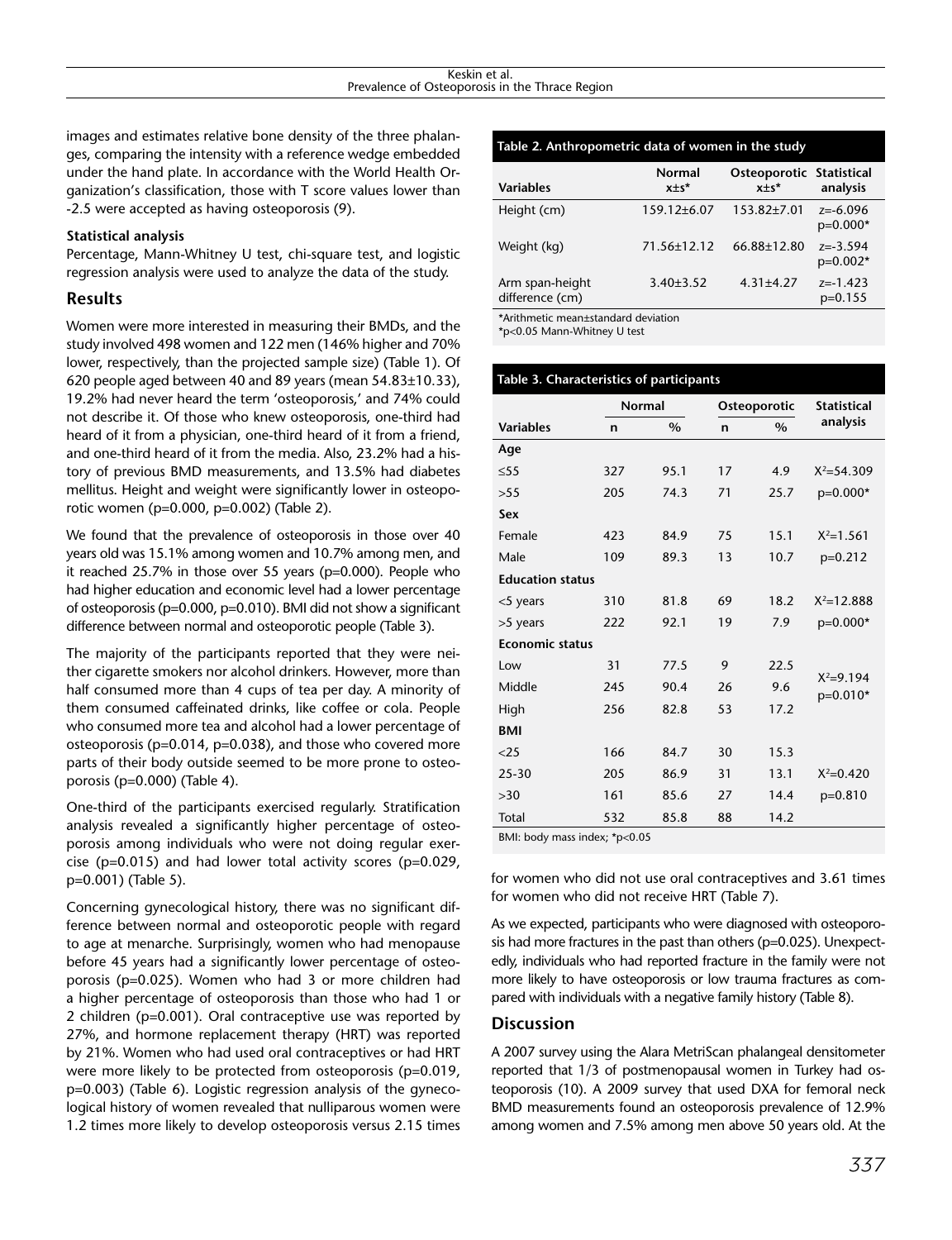#### Keskin et al. Prevalence of Osteoporosis in the Thrace Region

| Table 4. Lifestyle of participants   |               |      |              |      |                            |  |  |  |
|--------------------------------------|---------------|------|--------------|------|----------------------------|--|--|--|
|                                      | <b>Normal</b> |      | Osteoporotic |      | <b>Statistical</b>         |  |  |  |
| <b>Variables</b>                     | n             | $\%$ | $\mathsf{n}$ | $\%$ | analysis                   |  |  |  |
| Tea/day                              |               |      |              |      |                            |  |  |  |
| $\leq$ 3 cups                        | 226           | 81.3 | 52           | 18.7 |                            |  |  |  |
| 4-6 cups                             | 204           | 89.1 | 25           | 10.9 | $X^2 = 8.509$<br>p=0.014*  |  |  |  |
| $\geq$ 7 cups                        | 102           | 90.3 | 11           | 9.7  |                            |  |  |  |
| Coffee/day                           |               |      |              |      |                            |  |  |  |
| None                                 | 302           | 85.1 | 53           | 14.9 |                            |  |  |  |
| 1 cup                                | 200           | 86.2 | 32           | 13.8 | $X^2 = 0.894$<br>$p=0.640$ |  |  |  |
| $\geq$ 2 cups                        | 30            | 90.9 | 3            | 9.1  |                            |  |  |  |
| More than 4 glasses of cola          |               |      |              |      |                            |  |  |  |
| <b>No</b>                            | 505           | 85.6 | 85           | 14.4 | $X^2 = 0.455$              |  |  |  |
| Yes                                  | 27            | 90.0 | 3            | 10.0 | $p=0.362$                  |  |  |  |
| <b>Smoking</b>                       |               |      |              |      |                            |  |  |  |
| Never                                | 316           | 83.2 | 64           | 16.8 |                            |  |  |  |
| In the past                          | 79            | 89.8 | 9            | 10.2 | $X^2 = 5.660$<br>$p=0.059$ |  |  |  |
| Now                                  | 137           | 90.1 | 15           | 9.9  |                            |  |  |  |
| <b>Alcohol</b>                       |               |      |              |      |                            |  |  |  |
| No                                   | 444           | 84.6 | 81           | 15.4 | $X^2 = 4.291$              |  |  |  |
| Yes                                  | 88            | 92.6 | 7            | 7.4  | p=0.038*                   |  |  |  |
| Clothing                             |               |      |              |      |                            |  |  |  |
| Head, arms, and<br>legs open         | 348           | 90.9 | 35           | 9.1  |                            |  |  |  |
| Head open, arms<br>and legs covered  | 78            | 76.5 | 24           | 23.5 | $X^2 = 22.648$             |  |  |  |
| Head, arms, and<br>legs covered      | 92            | 79.3 | 24           | 20.7 | p=0.000*                   |  |  |  |
| Head, face, arms,<br>and legs overed | 14            | 73.7 | 5            | 26.3 |                            |  |  |  |
| Total                                | 532           | 85.8 | 88           | 14.2 |                            |  |  |  |
| $*_{p<0.05}$                         |               |      |              |      |                            |  |  |  |

age of 50, the remaining lifetime probability of a hip fracture was 3.5% in men and 14.6% in women (5). Our study in the Thrace region of Turkey with the Alara MetriScan phalangeal densitometer supported what other studies revealed: age is a predisposing factor, and education level seems to be an advantage for osteoporosis (11). The percentage of osteoporosis was found to be lower among people with higher economic status. BMI did not change significantly in normal and osteoporotic people, contrary to previous findings (10).

In our study, the percentage with osteoporosis was lower among individuals who consumed more tea and alcohol, though there was no significant difference with regard to coffee consumption. Results from the Mediterranean Osteoporosis Study (MEDOS) showed that drinking tea was associated with a 30% reduction in the risk of hip fractures in both women and men over 50 years old (12,13). Older women who drank tea had higher BMD mea-

| Table 5. Physical activities of participants according to age interval |                                              |      |              |               |                    |  |  |
|------------------------------------------------------------------------|----------------------------------------------|------|--------------|---------------|--------------------|--|--|
|                                                                        | <b>Normal</b>                                |      | Osteoporotic |               | <b>Statistical</b> |  |  |
| <b>Variables</b>                                                       | $\frac{0}{0}$<br>$\mathsf{n}$<br>$\mathbf n$ |      |              | $\frac{0}{0}$ | analysis           |  |  |
| <b>Regular exercise</b>                                                |                                              |      |              |               |                    |  |  |
| Yes                                                                    | 185                                          | 90.7 | 19           | 9.3           | $X2 = 5.945$       |  |  |
| <b>No</b>                                                              | 347                                          | 83.4 | 69           | 16.6          | $p=0.015*$         |  |  |
| Activity between 15-25 years                                           |                                              |      |              |               |                    |  |  |
| Mild                                                                   | 116                                          | 87.2 | 17           | 12.8          |                    |  |  |
| Moderate                                                               | 151                                          | 92.1 | 13           | 7.9           | $X2 = 9.047$       |  |  |
| Heavy                                                                  | 127                                          | 81.9 | 28           | 18.1          | p=0.029*           |  |  |
| Very heavy                                                             | 120                                          | 82.2 | 26           | 17.8          |                    |  |  |
| Activity between 26-50 years                                           |                                              |      |              |               |                    |  |  |
| Mild                                                                   | 104                                          | 88.1 | 14           | 11.9          |                    |  |  |
| Moderate                                                               | 140                                          | 90.3 | 15           | 9.7           | $X2 = 5.755$       |  |  |
| Heavy                                                                  | 175                                          | 82.9 | 36           | 17.1          | $p=0.124$          |  |  |
| Very heavy                                                             | 92                                           | 82.1 | 20           | 17.9          |                    |  |  |
| Activity above 50 years                                                |                                              |      |              |               |                    |  |  |
| Mild                                                                   | 142                                          | 73.2 | 52           | 26.8          |                    |  |  |
| Moderate                                                               | 99                                           | 90.0 | 11           | 10.0          | $X2 = 15.540$      |  |  |
| Heavy                                                                  | 56                                           | 84.8 | 10           | 15.2          | p=0.001*           |  |  |
| Very heavy                                                             | 35                                           | 87.5 | 5            | 12.5          |                    |  |  |
| $*_{p<0.05}$                                                           |                                              |      |              |               |                    |  |  |

surements than those who did not drink tea. The researchers suggested that this might be explained by the components in tea, such as phytoestrogens or fluoride. Tea contains a different pattern of nutrients (e.g., flavonoids) than coffee, which may have other potential effects on bone (14).

Multivariate analyses suggested an increase in BMD with drinking tea (15). Several studies in populations in which drinking coffee is the major source of caffeine (>80%) showed an inverse relation between estimated caffeine intake and BMD in older women (16-20). But, in contrast to these studies, a cohort study found that drinking coffee was not a predictor of osteoporosis (21); in fact, although it was not significant, mean BMD was higher in coffee drinkers (22).

While we found no difference in osteoporosis between smokers and non-smokers, previous studies have suggested that cigarette smoking has a negative effect on BMD and osteoporotic fractures (23-27). While excessive alcohol intake negatively affects BMD (28), moderate alcohol consumption seems to have a positive effect (21,29,30). Other studies, however, have failed to find such an effect for smoking and alcohol (18,21,31-33).

Covering the body seems to accelerate osteoporosis, and getting sufficient sunlight is a measure to avoid osteoporosis, a result of the study that is consistent with the literature (34).

Our study revealed a significantly lower percentage of osteoporosis among people who had physical activity and did regular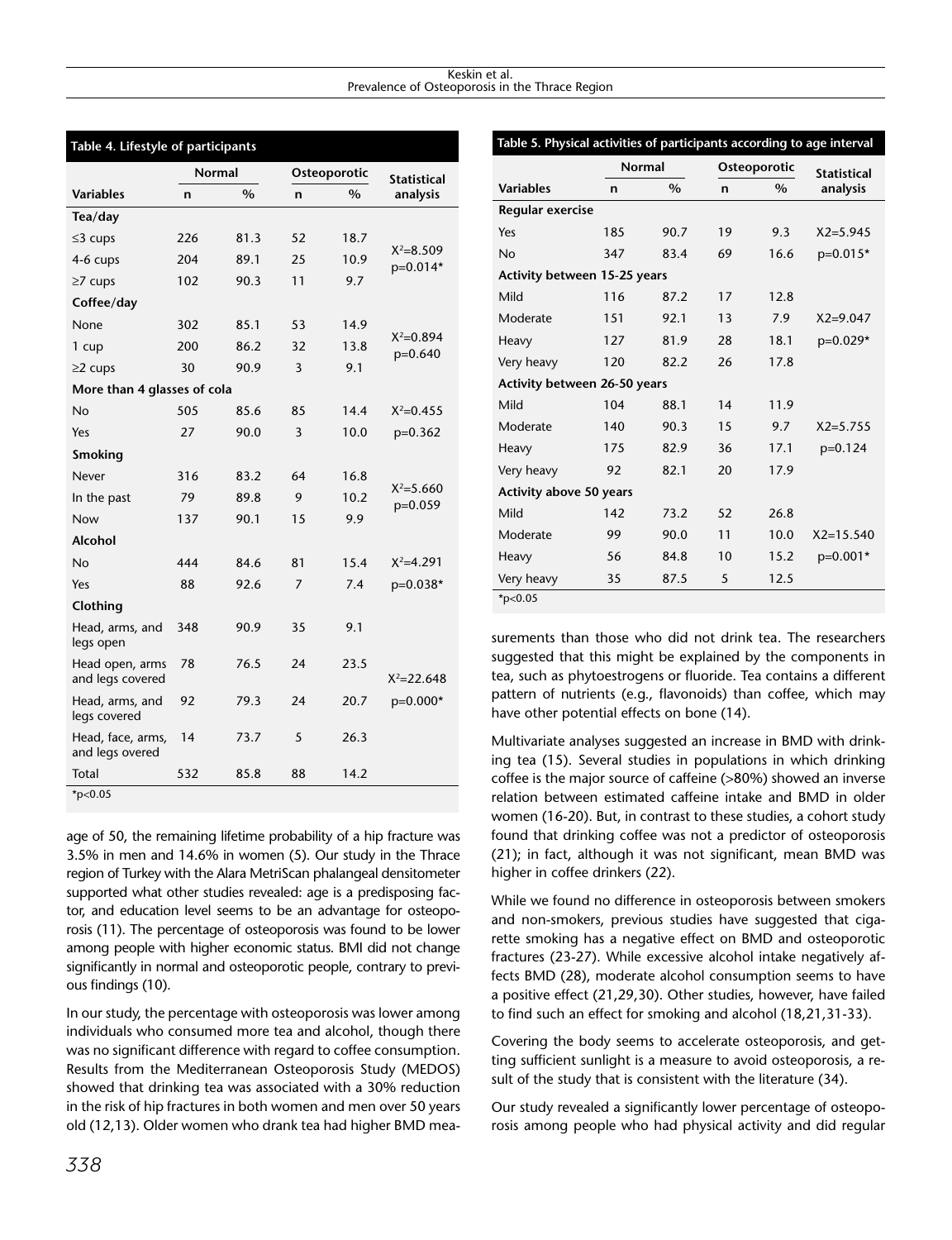|                        | <b>Normal</b> |               | Osteoporotic |               | <b>Statistical</b>          |  |
|------------------------|---------------|---------------|--------------|---------------|-----------------------------|--|
| <b>Variables</b>       | n             | $\frac{0}{0}$ | $\mathbf n$  | $\frac{0}{0}$ | analysis                    |  |
| Age at menarche        |               |               |              |               |                             |  |
| < 13                   | 76            | 88.4          | 10           | 11.6          |                             |  |
| $13 - 15$              | 233           | 85.7          | 39           | 14.3          | $X^2 = 2.252$<br>$p=0.324$  |  |
| >15                    | 114           | 81.4          | 26           | 18.6          |                             |  |
| Age at menopause       |               |               |              |               |                             |  |
| $\leq$ 45              | 245           | 88.1          | 33           | 11.9          | $X^2 = 5.005$               |  |
| >45                    | 178           | 80.9          | 42           | 19.1          | $p=0.025*$                  |  |
| Number of live births  |               |               |              |               |                             |  |
| $\leq$ 2               | 258           | 89.3          | 31           | 10.7          | $X^2 = 10.110$              |  |
| $\geq$ 3               | 165           | 78.9          | 44           | 21.1          | p=0.001*                    |  |
| Oral contraceptive     |               |               |              |               |                             |  |
| Yes                    | 123           | 91.1          | 12           | 8.9           | $X^2 = 5.514$               |  |
| <b>No</b>              | 300           | 82.6          | 63           | 17.4          | p=0.019*                    |  |
| <b>HRT</b> utilization |               |               |              |               |                             |  |
| Yes                    | 97            | 94.2          | 6            | 5.8           |                             |  |
| <b>No</b>              | 326           | 82.5          | 69           | 17.5          | $X^2 = 8.658$<br>$p=0.003*$ |  |
| Total                  | 423           | 84.9          | 75           | 15.1          |                             |  |

**Table 6. Gynecological history of women**

\*p<0.05

| Table 7. Logistic regression analysis of gynecological history of<br>women                                                                                                                                                                                                                                                                  |       |       |                       |                              |  |  |  |
|---------------------------------------------------------------------------------------------------------------------------------------------------------------------------------------------------------------------------------------------------------------------------------------------------------------------------------------------|-------|-------|-----------------------|------------------------------|--|--|--|
|                                                                                                                                                                                                                                                                                                                                             | β     | SE.   | P                     | OR (95% CI)                  |  |  |  |
| Menopause-menarche -0.049 0.025 0.049*<br>(years)                                                                                                                                                                                                                                                                                           |       |       |                       | $0.953(0.907-1.000)$         |  |  |  |
| No childbirth                                                                                                                                                                                                                                                                                                                               | 0.180 | 0.067 |                       | $0.007*$ 1.197 (1.050-1.366) |  |  |  |
| No oral contraceptive                                                                                                                                                                                                                                                                                                                       | 0.765 | 0.388 |                       | $0.024*$ 2.149 (1.107-4.171) |  |  |  |
| No HRT                                                                                                                                                                                                                                                                                                                                      | 1.284 | 0.448 |                       | $0.004*$ 3.610 (1.501-8.684) |  |  |  |
| Constant                                                                                                                                                                                                                                                                                                                                    |       |       | $-2.416$ 0.913 0.008* | 0.089                        |  |  |  |
| $*_{n}$ $\wedge$ $\wedge$ $\wedge$ $\wedge$ $\wedge$ $\wedge$ $\wedge$ $\wedge$ $\wedge$ $\wedge$ $\wedge$ $\wedge$ $\wedge$ $\wedge$ $\wedge$ $\wedge$ $\wedge$ $\wedge$ $\wedge$ $\wedge$ $\wedge$ $\wedge$ $\wedge$ $\wedge$ $\wedge$ $\wedge$ $\wedge$ $\wedge$ $\wedge$ $\wedge$ $\wedge$ $\wedge$ $\wedge$ $\wedge$ $\wedge$ $\wedge$ |       |       |                       |                              |  |  |  |

5; OR: odds ratic

| Table 8. Fracture history of participants |               |      |              |      |               |  |  |
|-------------------------------------------|---------------|------|--------------|------|---------------|--|--|
|                                           | <b>Normal</b> |      | Osteoporotic |      | Statistical   |  |  |
| <b>Variables</b>                          | n             | $\%$ | n            | $\%$ | analysis      |  |  |
| <b>Fracture</b>                           |               |      |              |      |               |  |  |
| Yes                                       | 49            | 76.6 | 15           | 23.4 | $X^2 = 5.007$ |  |  |
| No                                        | 483           | 86.9 | 73           | 13.1 | $p=0.025*$    |  |  |
| <b>Family history of fracture</b>         |               |      |              |      |               |  |  |
| Yes                                       | 68            | 86.1 | 11           | 13.9 |               |  |  |
| No                                        | 408           | 85.2 | 71           | 14.8 | $X^2 = 0.120$ |  |  |
| No comment                                | 56            | 90.3 | 6            | 9.7  | $p=0.942$     |  |  |
| Total                                     | 532           | 85.8 | 88           | 14.2 |               |  |  |
| $*_{p<0.05}$                              |               |      |              |      |               |  |  |

exercise. The effect of physical activity on BMD has been reported by previously published research (35).

Studies in the past have found that HRT has a protective effect on BMD (19,31,36). Similarly, in our study, postmenopausal women who received HRT were less likely to have osteoporosis. Also, oral contraceptives seemed to provide an advantage. Women who had menopause before 45 years had a significantly lower percentage of osteoporosis in our study, contrary to most of the literature. This may be due to HRT usage in these women.

Osteoporotic participants had more fractures in the past than others, as we expected. But, the participants' family histories of fracture did not contribute significantly to osteoporosis or low trauma fractures, which needs an explanation.

## **Conclusion**

The current study revealed that osteoporosis is an important health problem in the Thrace region of Turkey, because onefourth of people are osteoporotic after 55 years of age. The prevalence is 15.1% among women and 10.7% among men over 40 years old. Promoting a healthy lifestyle through health education is a necessary measure to prevent osteoporosis.

**Ethics Committee Approval:** At the time the study began, project funding regulations did not mandate an Ethics Committee approval.

**Informed Consent:** Informed consent was obtained from each participant.

**Peer-review:** Externally peer-reviewed.

**Author Contributions:** Concept - Y.K., G.A.; Design - M.D.Ç., H.G.; Supervision - Y.K., N.E.L., E.G.; Funding - Y.K., G.A.; Materials - Y.K., G.A.; Data Collection and/or Processing - Y.K., H.S.; Analysis and/or Interpretation - M.D.Ç., H.G., N.E.L., H.S.; Literature Review - M.D.Ç., E.G.; Writer - M.D.Ç., H.G., G.A.; Critical Review - Y.K., M.D.Ç., H.G., N.E.L., E.G., H.S., G.A.

**Conflict of Interest:** No conflict of interest was declared by the authors.

**Financial Disclosure:** Funded by Marmara University Scientific Research Projects Unit.

**Etik Komite Onayı:** Araştırmanın başladığı tarihte, proje destek mevzuatı Etik Komite onayını şart koşmuyordu.

**Hasta Onamı:** Her katılımcıdan aydınlatılmış onam alındı.

**Hakem değerlendirmesi:** Dış bağımsız.

**Yazar Katkıları:** Fikir - Y.K., G.A.; Tasarım - M.D.Ç., H.G.; Denetleme - Y.K., N.E.L., E.G.; Kaynaklar - Y.K., G.A.; Malzemeler - Y.K., G.A.; Veri toplanması ve/veya işlemesi - Y.K., H.S.; Analiz ve/veya yorum - M.D.Ç., H.G., N.E.L., H.S.; Literatür taraması - M.D.Ç., E.G.; Yazıyı yazan - M.D.Ç., H.G., G.A.; Eleştirel İnceleme - Y.K., M.D.Ç., H.G., N.E.L., E.G., H.S., G.A.

**Çıkar Çatışması:** Yazarlar çıkar çatışması bildirmemişlerdir.

**Finansal Destek:** Marmara Üniversitesi Bilimsel Araştırma Projeleri Birimi tarafından desteklenmiştir.